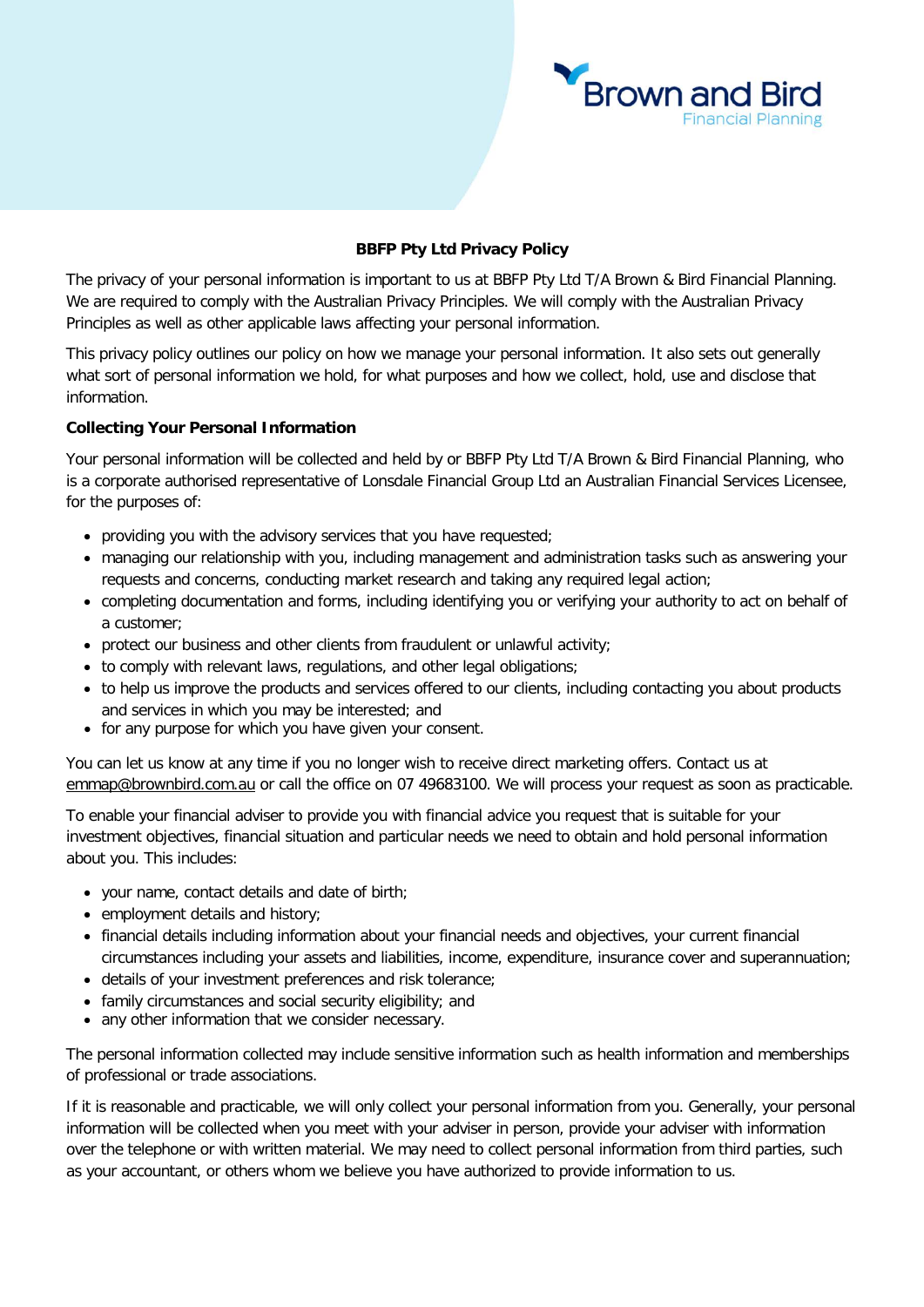We may receive personal information about you when we have taken no active steps to collect that information. We destroy all unsolicited personal information, unless the personal information is relevant to our purposes for collecting personal information.

# **How Your Personal Information is Held**

Your personal information is generally held in client files or a computer database. Your personal information may also be held in a secure archiving facility.

We take reasonable steps to ensure that the personal information that we hold is protected from misuse and loss and from unauthorised access, modification and disclosure. Some of the measures that we have adopted are having facilities for the secure storage of personal information, having secure offices and access controls for our computer systems.

We will also take reasonable steps to destroy or permanently de-identify personal information that we no longer need for any purpose for which it may be used or disclosed under the Australian Privacy Principles.

### **Using and Disclosing Your Personal Information**

Your personal information may be disclosed for purposes related to the provision of the financial advice you have requested. The types of service providers that may be provided with your personal information are:

- other financial advisers and organisations involved in providing the financial advice you have requested (which may include ongoing service) such as fund managers who assist us in providing financial advice and paraplanners;
- insurance providers, superannuation trustees and product issuers in connection with the provision to you of the financial advice you have requested;
- organisations that assist in operating a financial planning business such as those that provide administrative, financial, accounting, insurance, research, legal, computer or other business services;
- your representatives or service providers such as your accountant, solicitor, tax agent, stockbroker or bank;
- organisations involved in a business restructure or a transfer of all or part of the assets of our business or the due diligence procedures prior to any such sale or transfer;
- government authorities and other organisations when required by law; and
- organisations that you have consented to your personal information being disclosed to.

In addition to the purposes of collection set out above, your personal information may also be used in connection with such purposes.

We will seek to ensure that your personal information is not used or disclosed for any purpose other than:

- the primary purpose for which it was collected or a related secondary purpose;
- where you have consented to the use or disclosure; or
- in other circumstances where the Australian Privacy Principles authorise the use or disclosure such as when it is required by or authorised under law.

We may disclose your personal information to third parties who provide services to us, in which case we will seek to ensure that the personal information is held, used or disclosed consistently with the Australian Privacy Principles.

# **Organisations outside Australia**

In order to facilitate the provision of financial services, para-planning and other administrative services for you, your financial adviser may need to share your information with organizations outside Australia – these include service providers located in the Philippines.

We may store your information in the cloud or other types of networked or electronic storage. As electronic or networked storage can be accessed from various countries via an internet connection, it's not always practicable to know in which country your information may be held. Overseas organisations may be required to disclose information we share with them under a foreign law.